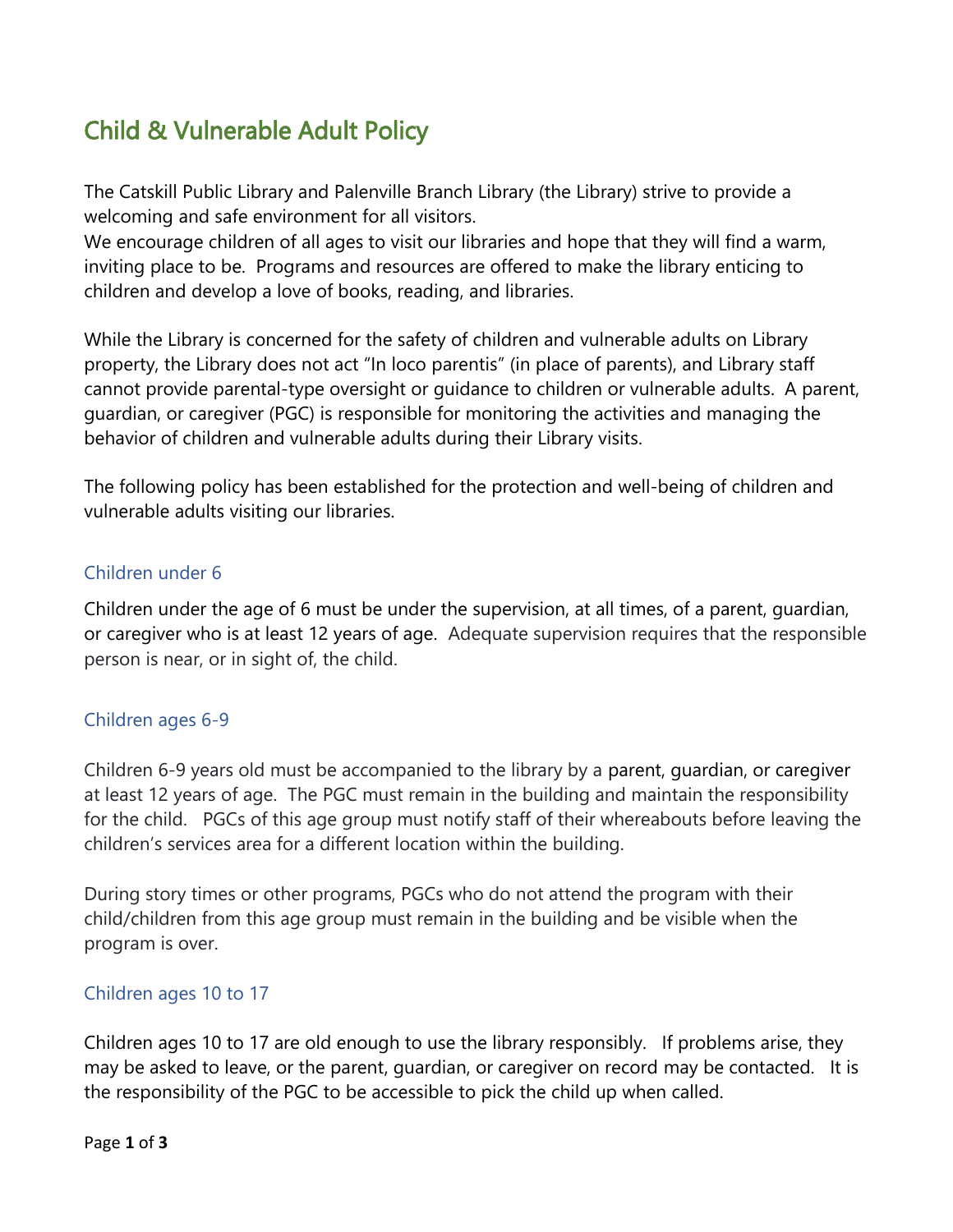### Disruptive Behavior

Suppose a child behaves disruptively, even when a responsible adult accompanies them. In that case, they will be given a warning that they must correct their behavior or leave the Library.

If the child continues to be disruptive after this warning, the Library Staff will ask the PGC to remove the child from the library. The Library Staff will attempt to contact the PGC for children ten or older and advise them that their child has been asked to leave the premises.

### Vulnerable Adult

A vulnerable adult is an individual over the age of 18 who is mentally or physically challenged to the degree that may significantly impair that person's ability to provide adequately for their personal needs or manage their behavior without assistance.

Vulnerable adults must have a parent, guardian, or caregiver 18 years of age or older while in the Library who can manage their behavior and provide adequately for their personal needs.

Physically challenged adults capable of providing for their own needs are welcome to remain in the library without supervision so long as a contact person is available if the adult's health or safety is in doubt.

The Library does not have the staff or State Certification to act as a childcare facility or to act in the capacity of trained staff for vulnerable adults. No public place, including the library, can guarantee the safety of children. In all instances, the parent, guardian, or caregiver is responsible for their safety.

During Library hours, when the safety of an unattended child or vulnerable adult is in doubt, Library staff will attempt to contact the PGC before calling 911. In the case of an immediate safety concern, staff will call 911. Staff will then attempt to contact the PGC. Staff will stay with the person until help arrives.

### Unattended Children At Closing Time

The Catskill Public Library and Palenville Branch Library will exercise appropriate procedures to ensure the safety of children when the Library is closing. PGCs must be aware of the Library's hours. The PGC's responsibility is to make arrangements to pick up their child or make advance arrangements for their child to be picked up by a responsible adult by closing time.